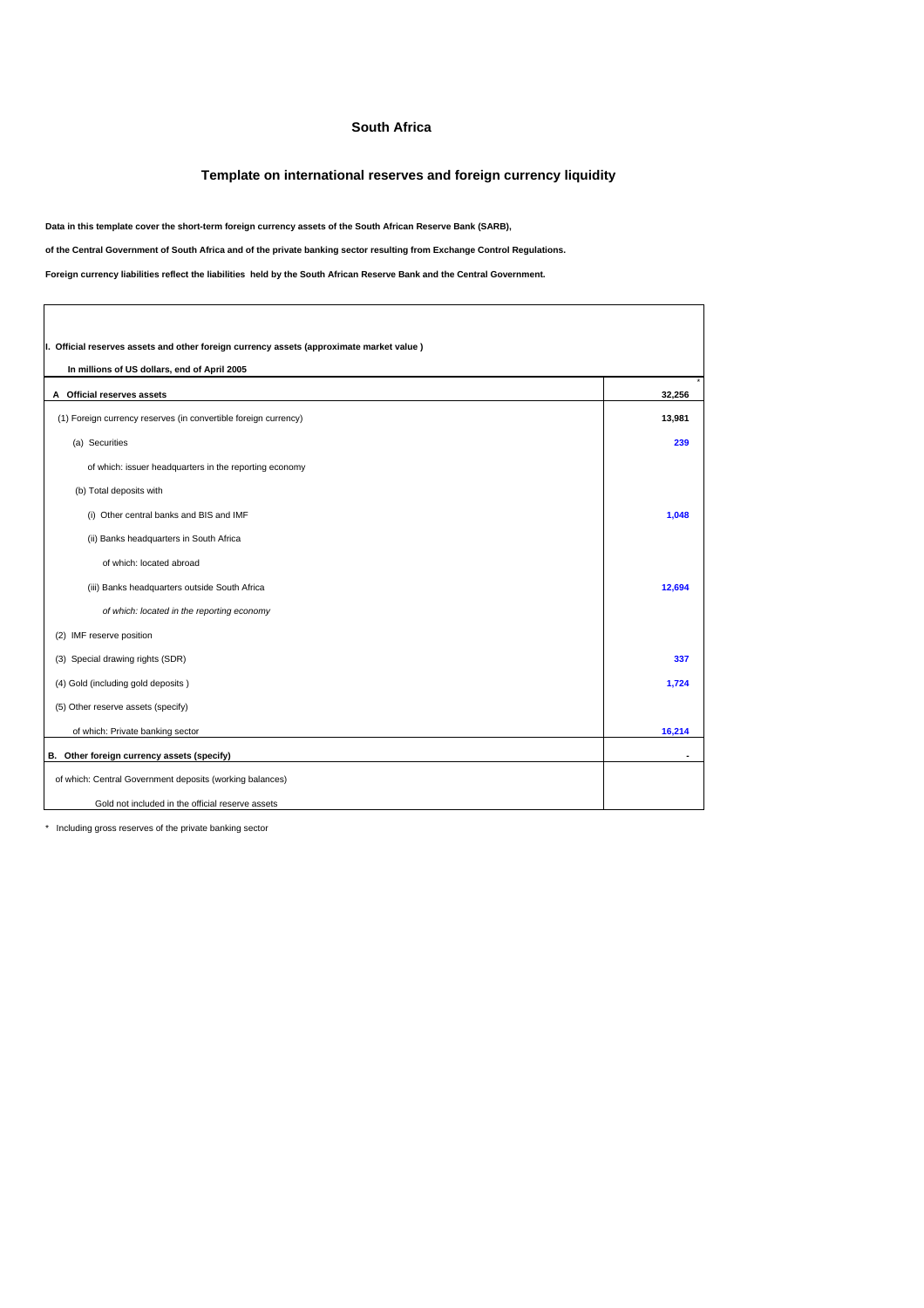| II. Predetermined short term net drains on foreign currency assets (nominal value)                                                                                    | p.2                                            |               |                                            |                                        |
|-----------------------------------------------------------------------------------------------------------------------------------------------------------------------|------------------------------------------------|---------------|--------------------------------------------|----------------------------------------|
| In millions of US dollars, end of April 2005                                                                                                                          |                                                |               |                                            |                                        |
|                                                                                                                                                                       | Total<br>Maturity Breakdown(residual maturity) |               |                                            |                                        |
|                                                                                                                                                                       | Up to one<br>year                              | Up to 1 month | More than 1<br>month and up to<br>3 months | More than 3 months<br>and up to 1 year |
| 1. Foreign currency loans, securities and deposits                                                                                                                    |                                                |               |                                            |                                        |
| of which: SARB                                                                                                                                                        |                                                |               |                                            |                                        |
| Outflows (-)<br>Principal                                                                                                                                             | $-985$                                         | $-363$        | $-122$                                     | $-500$                                 |
| Interest<br>$(\cdot)$                                                                                                                                                 | $-32$                                          |               | $-32$                                      |                                        |
| Inflows $(+)$<br>Principal                                                                                                                                            |                                                |               |                                            |                                        |
| Interest<br>$(+)$                                                                                                                                                     |                                                |               |                                            |                                        |
| <b>Central Government</b>                                                                                                                                             |                                                |               |                                            |                                        |
| Outflows (-)<br>Principal                                                                                                                                             | -306                                           | $-22$         | $-14$                                      | $-270$                                 |
| $(\cdot)$<br>Interest                                                                                                                                                 | $-644$                                         | $-198$        | -66                                        | $-380$                                 |
| Inflows<br>Principal<br>$(+)$                                                                                                                                         |                                                |               |                                            |                                        |
| $(+)$<br>Interest                                                                                                                                                     |                                                |               |                                            |                                        |
| 2. Aggregate short and long positions in forwards and futures in foreign currencies vis-à-<br>vis the domestic currency (including the forward leg of currency swaps) |                                                |               |                                            |                                        |
| (a) Short positions (-) (Net per period)                                                                                                                              | $-21$                                          |               | $-3$                                       | $-18$                                  |
| (b) Long positions (+) (Net per period)                                                                                                                               | 8                                              | 8             |                                            |                                        |
| 3 Other (specify)                                                                                                                                                     |                                                |               |                                            |                                        |
| (a) Other accounts payable (-) (Net per period)                                                                                                                       |                                                |               |                                            |                                        |
| Other accounts receivable (+) (Net per period)                                                                                                                        | 38                                             | 22            | 16                                         |                                        |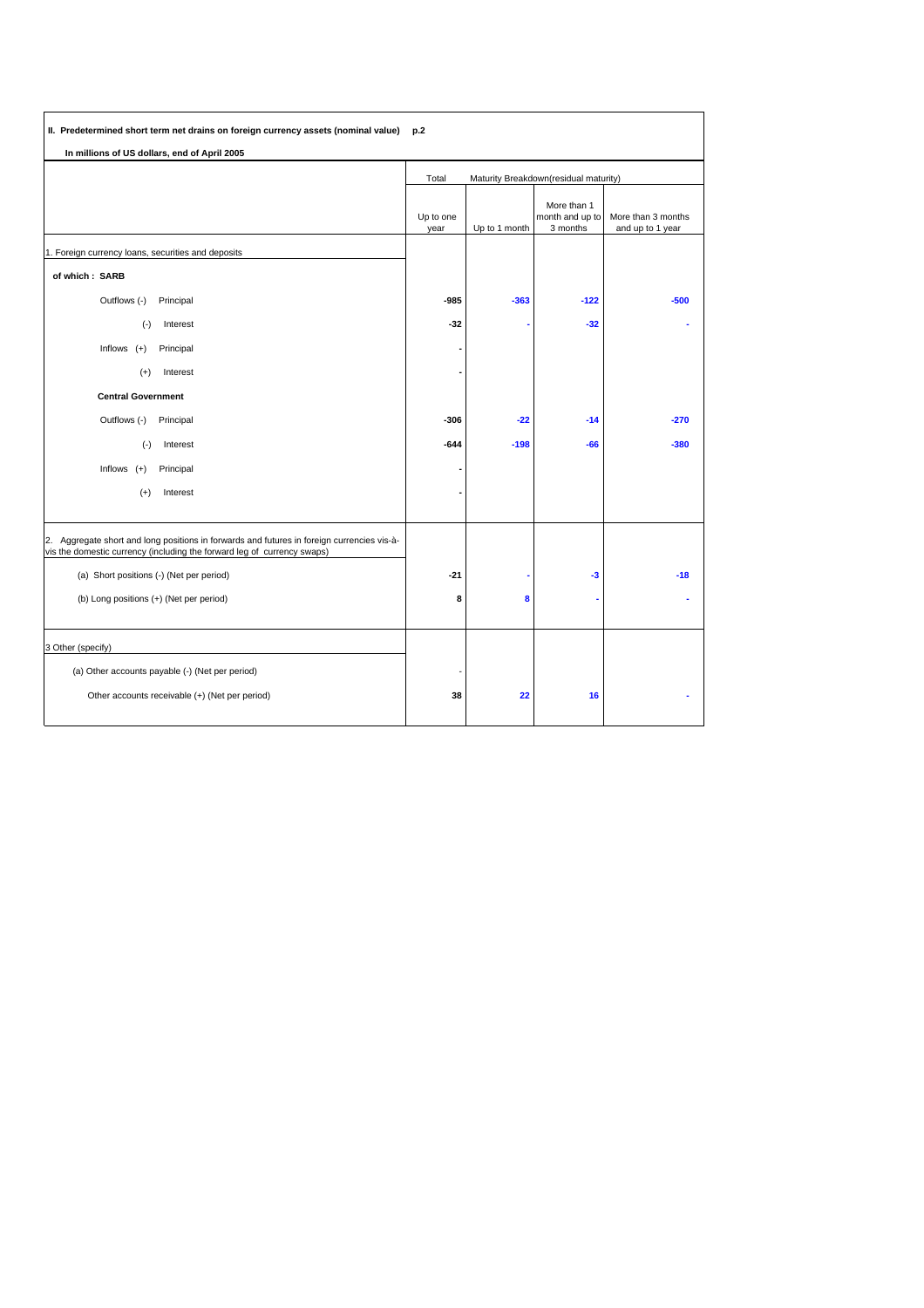|     | III. Contingent short-term net drains on foreign currency assets (nominal value)            | p.3          |                                        |                                            |                                        |
|-----|---------------------------------------------------------------------------------------------|--------------|----------------------------------------|--------------------------------------------|----------------------------------------|
|     | In millions of US dollars, end of April 2005                                                |              |                                        |                                            |                                        |
|     |                                                                                             | Total        | Maturity breakdown (residual maturity) |                                            |                                        |
|     |                                                                                             | Up to 1 year | Up to 1 month                          | More than 1<br>month and up to<br>3 months | More than 3 months<br>and up to 1 year |
|     | 1. Contingent liabilities in foreign currency                                               |              |                                        |                                            |                                        |
|     | (a) Collateral guarantees on debt falling due within 1 year                                 |              |                                        |                                            |                                        |
|     | (b) Other contingent liabilities                                                            |              |                                        |                                            |                                        |
|     | of which: Central Government                                                                |              |                                        |                                            |                                        |
|     | Principal                                                                                   | $-229$       | $-28$                                  | $-22$                                      | $-179$                                 |
|     | Interest                                                                                    | $-413$       | -1                                     | $-25$                                      | $-387$                                 |
|     |                                                                                             |              |                                        |                                            |                                        |
|     | 2. Foreign currency securities issued with embedded options (puttable bonds)                |              |                                        |                                            |                                        |
|     | 3. Undrawn, unconditional credit lines provided by                                          |              |                                        |                                            |                                        |
|     | (a) other central banks and international organisations                                     |              |                                        |                                            |                                        |
|     | $BIS (+)$                                                                                   |              |                                        |                                            |                                        |
|     | $IMF (+)$                                                                                   |              |                                        |                                            |                                        |
|     | (b) banks and other financial institutions headquartered in South Africa                    |              |                                        |                                            |                                        |
|     | (c) banks and other financial institutions headquartered outside South Africa (+)           | 462          |                                        | 90                                         | 372                                    |
|     |                                                                                             |              |                                        |                                            |                                        |
|     | 4. Aggregate short and long positions of options in foreign vis-à-vis the domestic currency |              |                                        |                                            |                                        |
| (a) | Short positions                                                                             |              |                                        |                                            |                                        |
|     | (i) Bought puts                                                                             |              |                                        |                                            |                                        |
|     | (ii) Written puts                                                                           |              |                                        |                                            |                                        |
| (b) | Long positions                                                                              |              |                                        |                                            |                                        |
|     | (i) Bought puts                                                                             |              |                                        |                                            |                                        |
|     | (ii) Written puts                                                                           |              |                                        |                                            |                                        |
|     |                                                                                             |              |                                        |                                            |                                        |